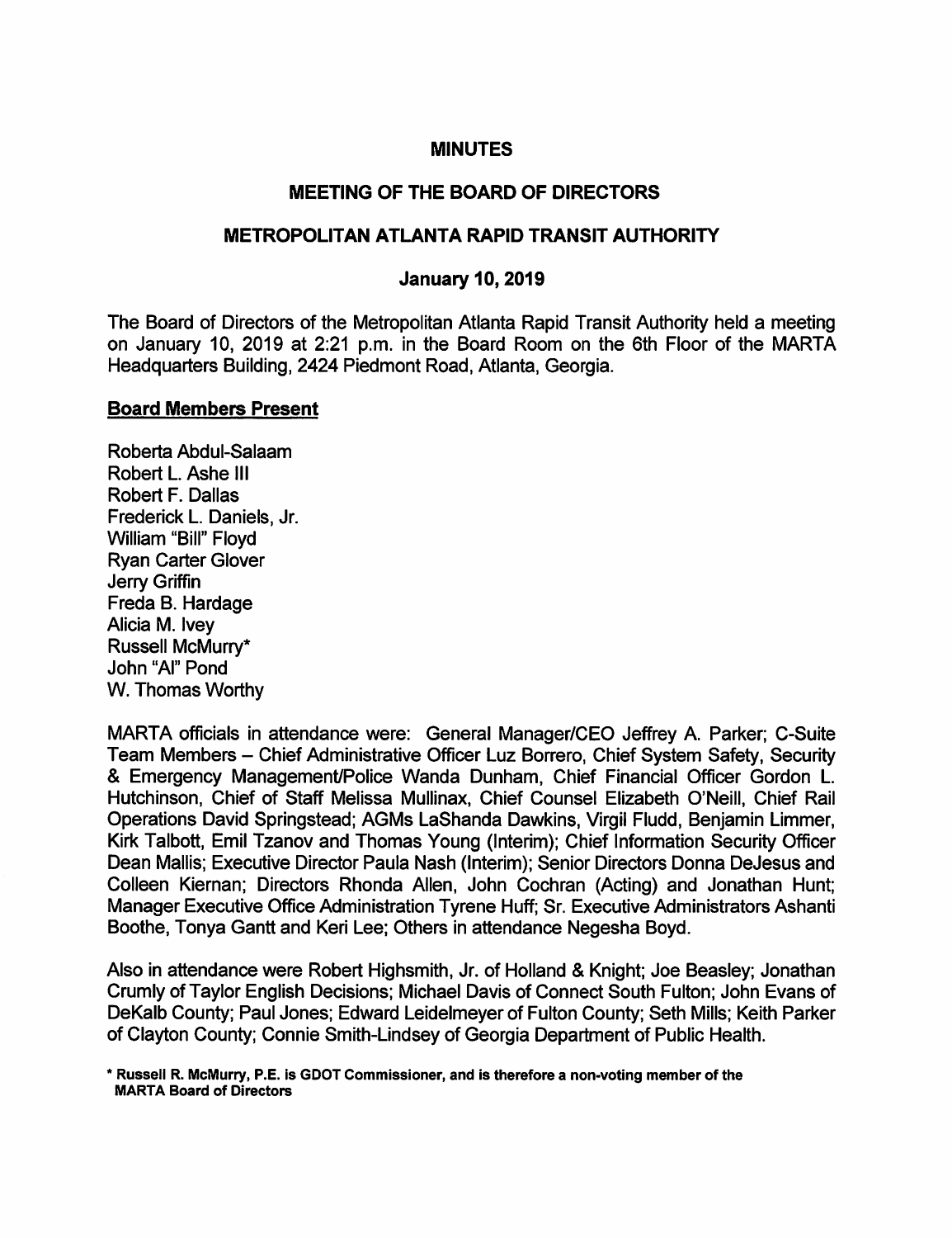**Board Meeting** 1/10/19 Page 2

#### **Gresham Transportation System Update - GM Parker**

MARTA continues to negotiate and discuss contract terms and costing. We are making significant progress in working towards a resolution. Staff is focused on this issue and we hope for resolution by next month.

### **Public Comment**

Mr. Joe Beasley. Spoke on the Gresham matter. He said no good faith has been shown toward this company – two years into the contract, and they still have not been paid. He has confidence this matter will be brought to a successful conclusion.

Mr. John Evans. The contract with Gresham needs to be resolved. It has been two years. MARTA needs to be transparent in coming to a solution for the contract. Also asking the Board to deal with rail going East down I-20. DeKalb has been paying and there should be rail in east DeKalb.

Ms. Brenda Harrison. Resident of Clayton County. There is not a Clayton County resident on this team - someone that knows Clayton and address issues with the residents of Clayton County. Secondly, when MARTA attends the Board of Commissioners and other meetings in Clayton, please send someone who has accurate information. One of your staffers, Traci Robinson, knows the issues facing Clayton County. Highway 148 needs buses.

Dr. Joanne Rhone. My concern is the renaming of West End Station. I hope to get some answers today regarding West End.

Ms. Leesa Kellan. A 20-year resident of West End. An avid MARTA user. Enjoys living in the West End. I like that the station is named after the area. I am joining the people who want to keep the name West End Station.

Ms. Jeanette Blawn. Have lived in West End since 1984. Vehemently opposed changing the name of West End station.

Ms. Susan Cobb. Homeowner in West End. Proud that the station is named after the community.

Chair Hardage thanked commenters. She announced that the Board discussed West End at today's Work Session and is developing a policy on naming stations. The Board agreed that 'West End' will always be a part of the name of the station.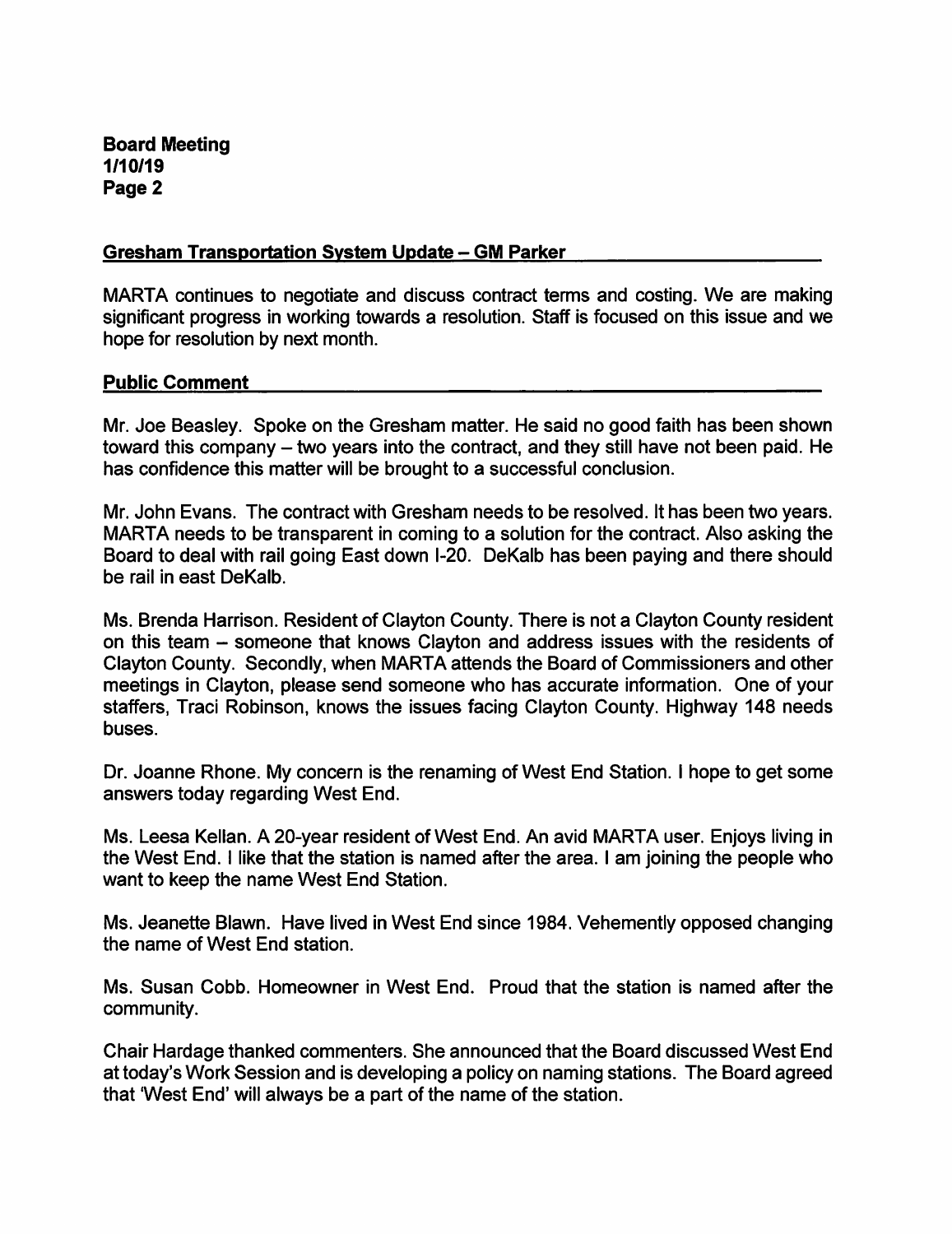## **Board Meeting** 1/10/19 Page 3

Ms. Gina Mangham. Represents residents of south and southeast DeKalb. There has been no expansion of rail in South DeKalb. The Ninth and Thirteenth Amendments of the Rapid Transit Contract offer heavy rail from Indian Creek to Stonecrest Mall. In April 2012 the MARTA Board approved heavy rail expansion from Indian Creek along I-285 and I-20. DeKalb is asking for a plan. We have met with the CEO, Board of Commissioners and legislators. To have meaningful discussion, we need a plan and the courtesy of a response.

Ms. Lisa Stines. Please keep the name of West End station. The Ashby train station parking lot needs to be opened. Volunteered to work on MARTA's Advisory Ridership Council.

Ms. Joscelyn O'Neil. We need trash containers on Bouldercrest in the Ellenwood area. There is one bus shelter going east and one bus shelter going west. People are standing in rain and mud. We need rail in southeast DeKalb.

Mr. Jonathan Crumly. Disappointed that the Gresham Transportation issue is not resolved. Gresham is ready, willing and able to get back to work.

Mr. Paul Jones. Agrees with Ms. O'Neil's statement. Additionally, for the next month, the Board needs to consider single tracking on the August 2 contractual agreement with Gwinnett. The contract is based on a general law HB930 which plagiarized a referendum for Gwinnett and Cobb. Gwinnett needs to come into the MARTA system the right way.

Ms. Connie Smith-Lindsey. I have lived in Georgia for 30 years and rode MARTA as a student at Spellman College. I believe in what MARTA has to offer the state of Georgia. Currently work in a government office where I try to use MARTA as a partner so that we can educate riders on the importance of their health. When I heard you were voting on your advertising policy, I had to come to today's meeting. I urge you to change your policy that has been written since 1979. There are mothers and fathers and children on MARTA trains who must know important information about reducing the flu, HPV, how to fight cancer, the opiate/opioid epidemic. But we can't reach them if MARTA's policy continues to say you must advertise through an ad campaign with the national Ad Council. I look forward to the outcome of your vote.

# Minutes of the December 6, 2018 Meeting of the MARTA Board of Directors

On motion by Mr. Ashe seconded by Mr. Daniels, the minutes were unanimously approved by a vote of 10 to 0, with 11<sup>\*</sup> members present.